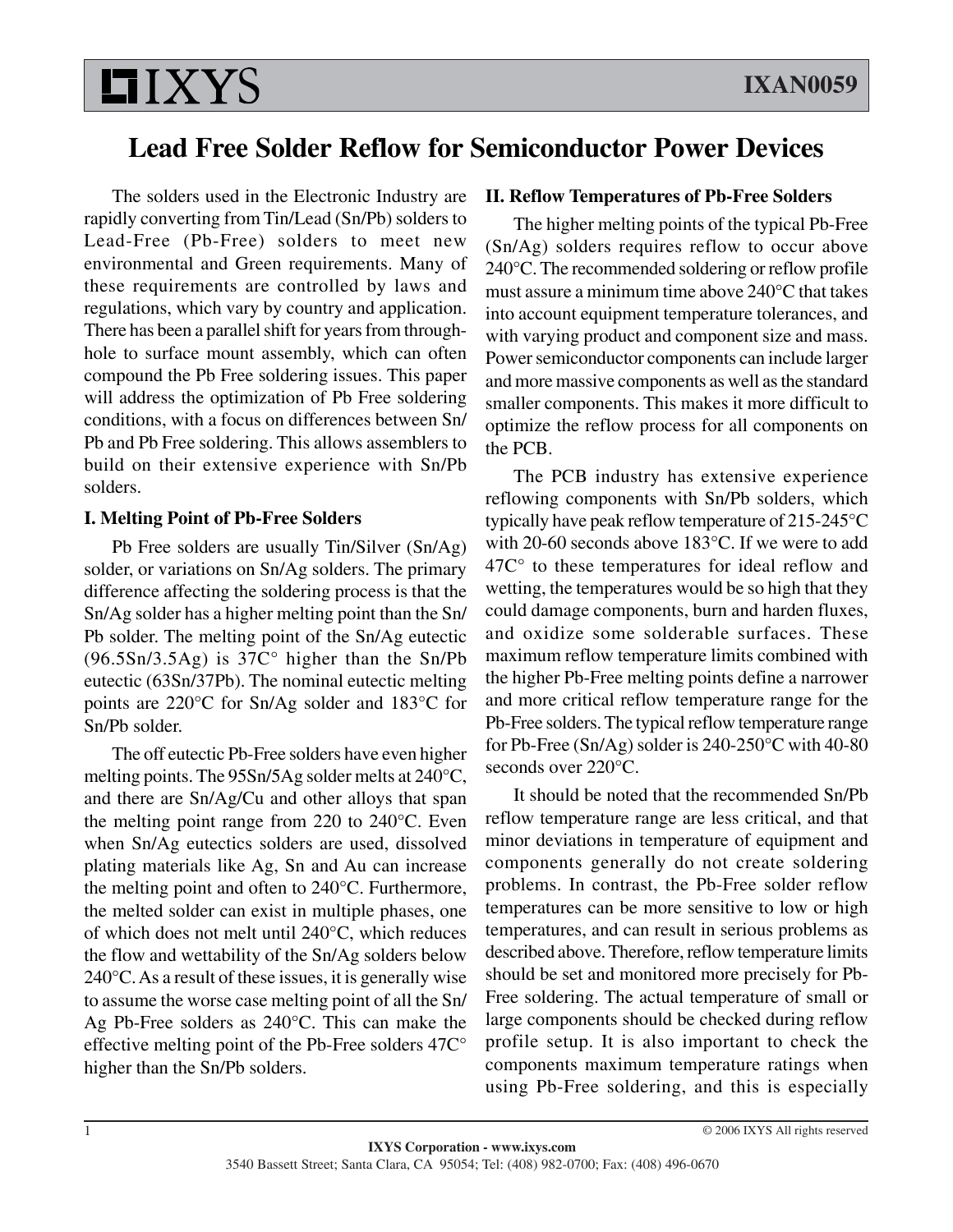

important with surface mount components, where the entire component generally reaches the peak reflow temperature. Although most semiconductor components today are suitable for both surface mount and Pb-Free solders, there are exceptions and the maximum soldering temperatures or suitable assembly processes should be confirmed. The solder profile can also be influenced by high component density, heavy copper foil, and other unusual conditions.

On page 3, Figure 1 show a typical solder reflow profile for a Pb-Free (Sn/Ag) solder and Figure 2 shows a typical solder reflow profile for Sn/Pb eutectic solder.

### **III. Pre-Heat and Heating Rate for Pb-Free Solders**

The preheat cycle and maximum heating rates for Sn/Pb and Pb-Free solders are not significantly different, and are generally not dependent on the type of solder alloy.

The preheat time and temperature are determined primarily by the flux system. The flux must clean and remove oxidation for the surfaces to be solder, which includes PCB and component leads. Solder pastes often include both flux and volatile organic filler materials. The preheating removes excess volatile materials, while the fluxes are doing there work.

The typical preheat conditions are 80 to 120 seconds between 150°C and 200°C, but since the preheat cycle is dependent on the flux system, the preheat cycle recommended by the flux or solder paste manufacturer is best. In general, the same flux systems are used for Sn/Pb and Pb-Free solders.

The maximum heating rate is typically limited to 3.0C°/second, but most reflow systems heat considerably slower because of the mass and preheat requirements.

#### **IV. Cooling Rate**

The maximum cooling rate is typically 6.0C°/ second, and is limited to prevent damage to solder joints or components cause by mechanical stresses

generated by CTE mismatches between the components and PCB during cooling.

In general, it is advantageous to cool near the maximum rate. The maximum cooling rate keep the solder from devitrifying (crystallizing), which improve the mechanical properties of the solder. The solder finish should be shiny after cooling, and a dull finish is a sign of devitrification.

Cooling rates can be more critical with Pb-Free solder reflow, because the temperature differential between solidification and room temperature is much greater than with Sn/Pb solders. The temperature differential for Pb-Free solders is 215°C (240-25) and for Sn/Ag solder is 158°C (183-25). Slower cooling rate allows these soft solders to creep, and release the mechanical stresses, which are proportional to the product of the CTE, temperature differential and total component length. Therefore, larger components are more susceptible to CTE mismatch cooling damage, and components with CTEs significantly different than the PCB CTE are also more susceptible.

#### **V. Summary**

The soldering of semiconductor devices to PCB has historically used Sn/Pb solders, but Pb-Free solders are increasingly being used to eliminate Pb as required by environmental regulations. Most Pb Free solders suitable for these applications are Sn/ Ag alloys with higher melting points, with correspondingly higher solder reflow temperatures.

The higher reflow temperatures are limited by the maximum allowable temperatures of components and fluxes. This creates a narrow reflow temperature window for Pb-Free solder reflow. The optimization of the Pb-Free solder reflow profiles is therefore more critical than Sn/Pb solder reflow profiles. Pb Free soldering can also be more critical for power components and other larger mass components, which take longer to heat.

Most Pb-Free solders use the same flux systems as Sn/Pb solders, and therefore use similar preheat and heating rate cycles.